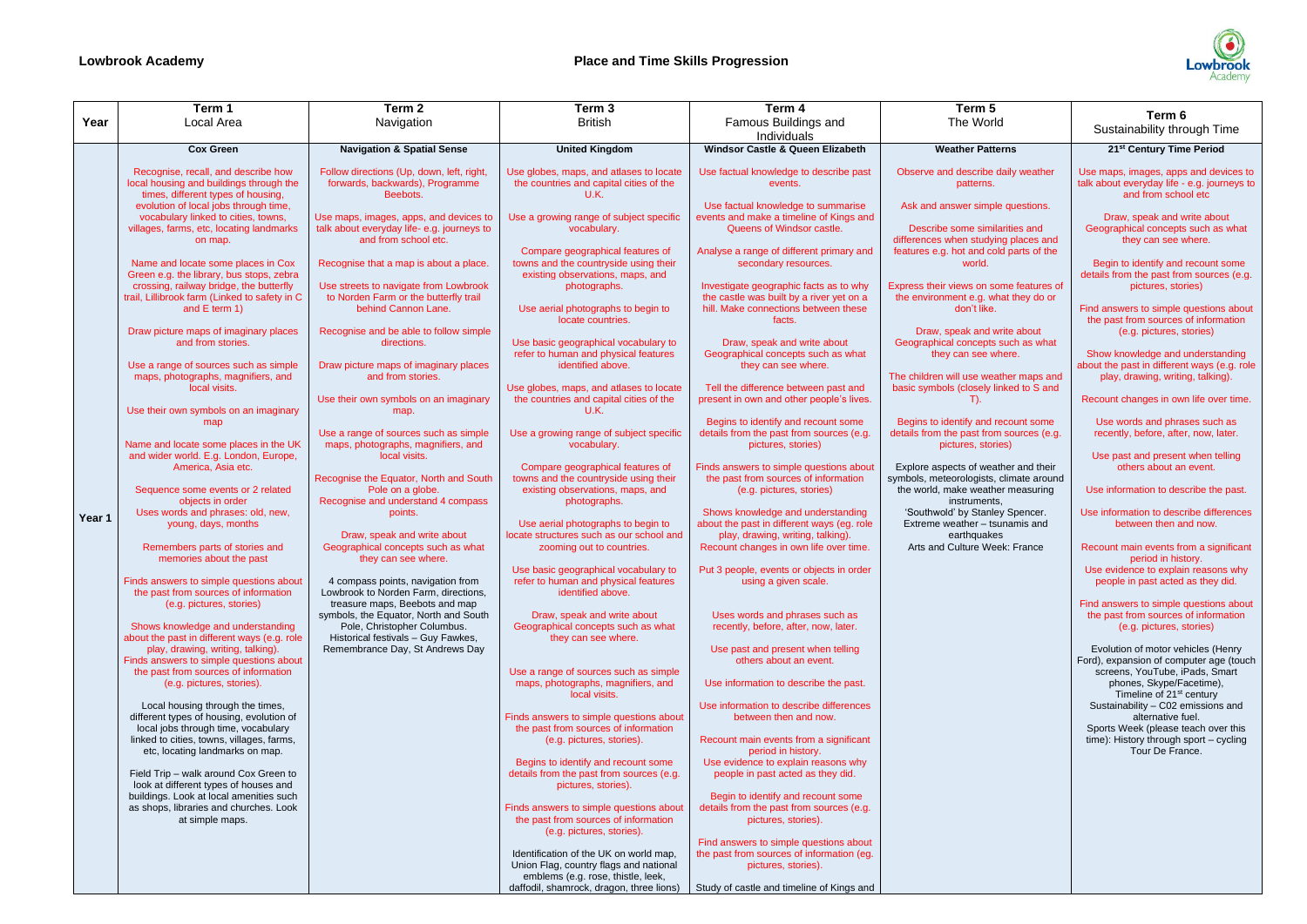|        | <b>Lowbrook Academy</b><br><b>Place and Time Skills Progression</b>                |                                                                                  |                                                                                  |                                                                                   |                                                                       | owbrook                                                                   |
|--------|------------------------------------------------------------------------------------|----------------------------------------------------------------------------------|----------------------------------------------------------------------------------|-----------------------------------------------------------------------------------|-----------------------------------------------------------------------|---------------------------------------------------------------------------|
|        |                                                                                    |                                                                                  | and capital cities of UK countries,                                              | Queens who lived there, how the castle                                            |                                                                       |                                                                           |
|        |                                                                                    |                                                                                  | famous UK landmarks e.g. Big Ben,                                                | is built and why?                                                                 |                                                                       |                                                                           |
|        |                                                                                    |                                                                                  | Tower Bridge, Stonehenge, Angel of the                                           | Why is the castle built on the River                                              |                                                                       |                                                                           |
|        |                                                                                    |                                                                                  | North, Hadrian's Wall                                                            | Thames?                                                                           |                                                                       |                                                                           |
|        |                                                                                    |                                                                                  |                                                                                  | Historical festivals - St David's Day, St                                         |                                                                       |                                                                           |
|        |                                                                                    |                                                                                  |                                                                                  | Patrick's Day, St George's Day                                                    |                                                                       |                                                                           |
|        |                                                                                    |                                                                                  |                                                                                  |                                                                                   |                                                                       |                                                                           |
|        |                                                                                    |                                                                                  |                                                                                  | Field Trip - Windsor Castle looking at<br>features of the castle, learn about the |                                                                       |                                                                           |
|        |                                                                                    |                                                                                  |                                                                                  | monarchs who have lived there and the                                             |                                                                       |                                                                           |
|        |                                                                                    |                                                                                  |                                                                                  | locations of the castle.                                                          |                                                                       |                                                                           |
|        |                                                                                    |                                                                                  |                                                                                  | Theme Day - Kings & Queens                                                        |                                                                       |                                                                           |
|        | <b>The River Thames</b>                                                            | <b>Navigation &amp; The 7 Continents and</b>                                     | Changes within living memory & 20 <sup>th</sup>                                  | <b>St Paul's Cathedral &amp; Samuel Pepys</b>                                     | Life in a Chinese Village - Chan'gou                                  | 20th Century Time Period                                                  |
|        |                                                                                    | <b>Seasons</b>                                                                   | <b>Century icons</b>                                                             |                                                                                   |                                                                       |                                                                           |
|        | Name and locate significant places in                                              |                                                                                  |                                                                                  | Use factual knowledge to describe past                                            | Ask and answer simple geographical                                    | Express views about the environment                                       |
|        | RBWM and the River Thames (Henley                                                  | Name and locate significant places in                                            | Use factual knowledge to summarise                                               | events.                                                                           | questions when investigating different                                | and can recognise how people                                              |
|        | to London), UK and wider world.                                                    | the RBWM locality, the UK and wider                                              | events.                                                                          |                                                                                   | places and environments.                                              | sometimes affect the environment by                                       |
|        |                                                                                    | world using geographical vocabulary.                                             | Analyse a range of different primary and                                         | Use factual knowledge to summarise                                                |                                                                       | researching the facts about Waste                                         |
|        | Describe places using simple                                                       |                                                                                  | secondary resources and summarise the                                            | events and generalise about the past.                                             | Describe similarities, differences, and                               | Hierarchy.                                                                |
|        | geographical vocabulary.                                                           | Follow directions NSWE as per Year 1.                                            | behaviour and belief of people.                                                  |                                                                                   | patterns e.g. comparing their lives with                              | Recall and place a range of relevant                                      |
|        |                                                                                    |                                                                                  |                                                                                  | Analyse a range of different primary and                                          | the lives of children in Chan 'Gou.                                   | events on a timeline.                                                     |
|        | Make observations about features of the                                            | Name and locate using Geographical                                               | Summarise a chronology of domestic                                               | secondary resources e.g. Samuel Pepys                                             |                                                                       |                                                                           |
|        | map from Henley to London.                                                         | resources a wider range of places: 7<br>continents, 5 oceans, capital cities and | life, clothes, transport, communication<br>methods and women's rights: Emily     | diary.                                                                            | Use words and phrases such as<br>recently, before, after, now, later. | Use words and phrases such as<br>recently, before, after, now, later.     |
|        | Map the Thames on a timeline.                                                      | counties of UK.                                                                  | Pankhurst.                                                                       | Evaluate and summarise the facts                                                  |                                                                       |                                                                           |
|        | Recognise and interpret primary and                                                |                                                                                  |                                                                                  | around fire safety - then and now?                                                | Use past and present when telling                                     | Use past and present when telling                                         |
|        | secondary sources to find out about                                                | Use large scale OS maps.                                                         | Recount changes in own life over time.                                           |                                                                                   | others about an event                                                 | others about an event                                                     |
|        | aspects of the past.                                                               |                                                                                  |                                                                                  | Use words and phrases such as                                                     |                                                                       |                                                                           |
|        |                                                                                    | Find land/sea on a globe.                                                        | Put 3 people, events or objects in order                                         | recently, before, after, now, later.                                              | Ask and answer questions such as:                                     | Use information to describe the past.                                     |
|        | Develop simple fieldwork and                                                       | Use teacher drawn base maps.                                                     | using a given scale.                                                             |                                                                                   | 'what was it like for a ?', 'what                                     |                                                                           |
|        | observational skills when studying the                                             |                                                                                  |                                                                                  | Use past and present when telling                                                 | happened in the past?', 'how long ago                                 | Use information to describe differences                                   |
|        | <b>River Thames.</b>                                                               | Introduction to iPad technology and                                              | Use words and phrases such as                                                    | others about an event.                                                            | did  happen?',                                                        | between then and now.                                                     |
|        |                                                                                    | mapping software Google Maps and                                                 | recently, before, after, now, later.                                             |                                                                                   |                                                                       |                                                                           |
|        | Use agreed symbols e.g. River features                                             | Google                                                                           |                                                                                  | Use information to describe the past.                                             | Draw labelled diagrams and write about                                | Recount main events from a significant                                    |
|        | to make a simple map.                                                              | Earth/aerial photos.                                                             | Use past and present when telling                                                |                                                                                   | them to tell others about people, events                              | in history.                                                               |
|        |                                                                                    |                                                                                  | others about an event.                                                           | Use information to describe differences<br>between then and now.                  | and objects from the past.                                            | Use evidence to explain reasons why                                       |
|        | Draw labelled diagrams and write about<br>them to tell others about people, events | Use globes, simple maps and<br>(Infant/Junior) atlases to locate the             | Use information to describe the past.                                            |                                                                                   | Make connections and summarise about                                  | people in past acted as they did.                                         |
|        | and objects from the past.                                                         | countries and capital cities of the U.K.                                         |                                                                                  | Recount main events from a significant                                            | the achievements of Sir Edmond Hillary                                |                                                                           |
|        |                                                                                    |                                                                                  | Use information to describe differences                                          | period in history.                                                                | and the Empire - Why was the                                          | Look at books and pictures (eye-witness                                   |
| Year 2 | Parts of a river, uses of the river,                                               | Use a growing range of subject specific                                          | between then and now.                                                            |                                                                                   | announcement of getting to the top                                    | accounts, photos, artefacts, buildings                                    |
|        | location and key facts about River                                                 | vocabulary.                                                                      |                                                                                  | Use evidence to explain reasons why                                               | delayed until after the coronation?                                   | and visits, internet).                                                    |
|        | Thames, important places along the                                                 |                                                                                  | Recount targeted main events from a                                              | people in past acted as they did.                                                 |                                                                       |                                                                           |
|        | Thames from Henley to London and                                                   | Compare geographical features of towns                                           | significant period in history - focus on                                         |                                                                                   | Human features, physical features,                                    | Understand why some people in the                                         |
|        | identify on a map.                                                                 | and the countryside using their existing                                         | Suffragettes and context of terms and                                            | Look at books and pictures (eye-witness                                           | earthquakes, similarities and                                         | past did things.                                                          |
|        |                                                                                    | observations, maps, and photographs.                                             | prior study.                                                                     | accounts, photos, artefacts, buildings                                            | differences, a day in the life', use of                               |                                                                           |
|        | Field Trip - River and Rowing Museum                                               |                                                                                  |                                                                                  | and visits, internet).                                                            | River Lijiang and Jinsha.                                             | Ask and answer questions such as:                                         |
|        | (the use and features of a river/Wind in<br>the Willows linked to Literacy).       | Use aerial photographs to begin to<br>locate countries.                          | Use evidence to explain reasons why<br>people in past acted as they did. Explore |                                                                                   | Mount Everest and Sir Edmund Hillary                                  | 'what was it like for a ?', 'what                                         |
|        |                                                                                    |                                                                                  | the concepts of justice, fairness and                                            | Understand why some people in the<br>past did things.                             | (importance of same week as<br>coronation), Himalayan Mountain range  | happened in the past?', 'how long ago<br>$did$ happen?',                  |
|        |                                                                                    | Use basic geographical vocabulary to                                             | equality and the motivation behind the                                           |                                                                                   | Arts and Culture Week: China                                          |                                                                           |
|        |                                                                                    | refer to human and physical features.                                            | suffragettes.                                                                    | Ask and answer questions such as:                                                 |                                                                       | Draw labelled diagrams and write about                                    |
|        |                                                                                    |                                                                                  |                                                                                  | 'what was it like for a ?', 'what                                                 |                                                                       | them to tell others about people, events                                  |
|        |                                                                                    | Identify seasonal and daily weather                                              | Looks at books and pictures. (Eye-                                               | happened in the past?', 'how long ago                                             |                                                                       | and objects from the past                                                 |
|        |                                                                                    | patterns. (S&T link)                                                             | witness accounts, photos, artefacts,                                             | did  happen?',                                                                    |                                                                       |                                                                           |
|        |                                                                                    |                                                                                  | buildings and visits, internet).                                                 |                                                                                   |                                                                       | First aeroplane flight, evolution of                                      |
|        |                                                                                    | Follow a simple route on a map.                                                  |                                                                                  | Great Fire of London, timeline of eras                                            |                                                                       | technology, e.g. WWW, computers and                                       |
|        |                                                                                    |                                                                                  | Understand why some people in the                                                | surrounding 17 <sup>th</sup> century, buildings then                              |                                                                       | mobile phones (Bill Gates), GPS devices                                   |
|        |                                                                                    | 7 continents, 5 oceans, capital cities and                                       | past did things: Roald Dhal and Emily                                            | and now, London in 17th Century and                                               |                                                                       | Sustainability - Waste Hierarchy.                                         |
|        |                                                                                    | counties of UK, 8-point compass,                                                 | Pankhurst.                                                                       | now, fire safety then and now                                                     |                                                                       | Sports Week (please teach over this                                       |
|        |                                                                                    | Google Maps and Google Earth/Aerial<br>photos, directional language, keys        | Ask and answer questions such as:                                                | Field Trip - St Paul's Cathedral                                                  |                                                                       | time): History through sport - Tennis,<br>referenced to Wimbledon, famous |
|        |                                                                                    |                                                                                  | 'what was it like for a ?', 'what                                                |                                                                                   |                                                                       | players.                                                                  |
|        |                                                                                    |                                                                                  | happened in the past?', 'how long ago                                            |                                                                                   |                                                                       |                                                                           |
|        |                                                                                    |                                                                                  | did  happen?'                                                                    |                                                                                   |                                                                       |                                                                           |
|        |                                                                                    |                                                                                  |                                                                                  |                                                                                   |                                                                       |                                                                           |
|        |                                                                                    |                                                                                  | Describes objects, people, and events.                                           |                                                                                   |                                                                       |                                                                           |
|        |                                                                                    |                                                                                  |                                                                                  |                                                                                   |                                                                       |                                                                           |
|        |                                                                                    |                                                                                  | Writes own date of birth.                                                        |                                                                                   |                                                                       |                                                                           |

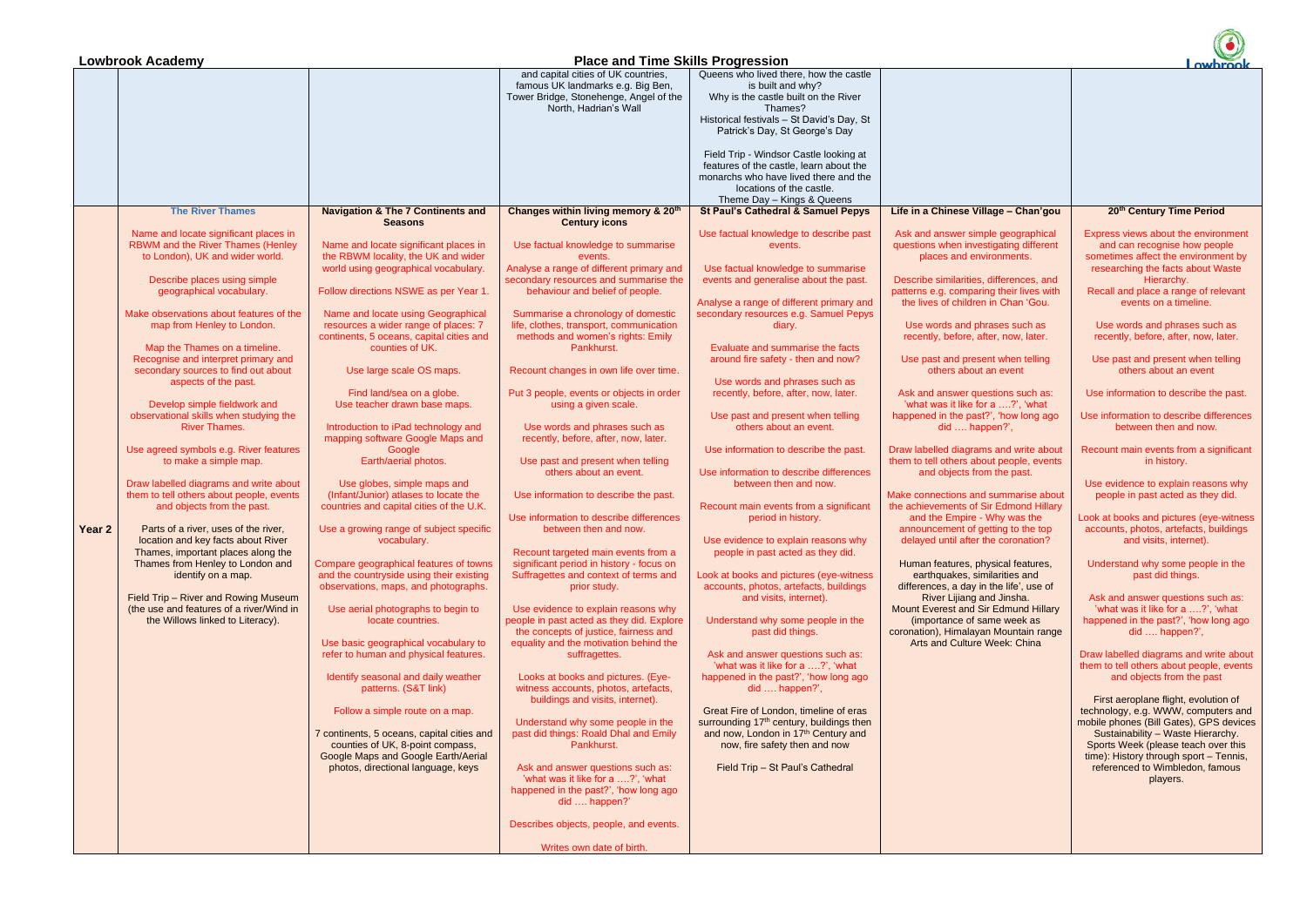# **Lowbrook Academy Place and Time Skills Progression**

|        |                                                                                                                                                                                                                                                                                                                                                                                                                                                                                                                                                                                                                                                                                                                                                                                                                                                                                                                                                                                                                                                                                                                                                                                                                                                                              |                                                                                                                                                                                                                                                                                                                                                                                                                                                                                                                                                                                                                                                                                                                                                                                                                                                                                                                                                                                                                                                                                                                                                                                                                                                                                                     | transport, communication methods, toys<br>& books, food and music. Emmeline<br>Pankhurst- the suffragettes and<br>women's right to vote, The Beatles and<br>the change in music from the 60s, Roald<br>Dahl. Timeline of British icons.<br>Theme day - Roald Dahl book<br>characters<br>Field Trip - Roald Dahl Museum                                                                                                                                                                                                                                                                                                                                                                                                                                                                                                                                                                                                                                                                                                                    |                                                                                                                                                                                                                                                                                                                                                                                                                                                                                                                                                                                                                                                                                                                                                                                                                                                                                                                                                                                                                                      |                                                                                                                                                                                                                                                                                                                                                                                                                                                                                                                                                                                                                                                                                                                                                                                         |                                                                                                                                                                                                                                                                                                                                                                                                                                                                                                                                                                                                                                                                                                 |
|--------|------------------------------------------------------------------------------------------------------------------------------------------------------------------------------------------------------------------------------------------------------------------------------------------------------------------------------------------------------------------------------------------------------------------------------------------------------------------------------------------------------------------------------------------------------------------------------------------------------------------------------------------------------------------------------------------------------------------------------------------------------------------------------------------------------------------------------------------------------------------------------------------------------------------------------------------------------------------------------------------------------------------------------------------------------------------------------------------------------------------------------------------------------------------------------------------------------------------------------------------------------------------------------|-----------------------------------------------------------------------------------------------------------------------------------------------------------------------------------------------------------------------------------------------------------------------------------------------------------------------------------------------------------------------------------------------------------------------------------------------------------------------------------------------------------------------------------------------------------------------------------------------------------------------------------------------------------------------------------------------------------------------------------------------------------------------------------------------------------------------------------------------------------------------------------------------------------------------------------------------------------------------------------------------------------------------------------------------------------------------------------------------------------------------------------------------------------------------------------------------------------------------------------------------------------------------------------------------------|-------------------------------------------------------------------------------------------------------------------------------------------------------------------------------------------------------------------------------------------------------------------------------------------------------------------------------------------------------------------------------------------------------------------------------------------------------------------------------------------------------------------------------------------------------------------------------------------------------------------------------------------------------------------------------------------------------------------------------------------------------------------------------------------------------------------------------------------------------------------------------------------------------------------------------------------------------------------------------------------------------------------------------------------|--------------------------------------------------------------------------------------------------------------------------------------------------------------------------------------------------------------------------------------------------------------------------------------------------------------------------------------------------------------------------------------------------------------------------------------------------------------------------------------------------------------------------------------------------------------------------------------------------------------------------------------------------------------------------------------------------------------------------------------------------------------------------------------------------------------------------------------------------------------------------------------------------------------------------------------------------------------------------------------------------------------------------------------|-----------------------------------------------------------------------------------------------------------------------------------------------------------------------------------------------------------------------------------------------------------------------------------------------------------------------------------------------------------------------------------------------------------------------------------------------------------------------------------------------------------------------------------------------------------------------------------------------------------------------------------------------------------------------------------------------------------------------------------------------------------------------------------------|-------------------------------------------------------------------------------------------------------------------------------------------------------------------------------------------------------------------------------------------------------------------------------------------------------------------------------------------------------------------------------------------------------------------------------------------------------------------------------------------------------------------------------------------------------------------------------------------------------------------------------------------------------------------------------------------------|
|        | Windsor                                                                                                                                                                                                                                                                                                                                                                                                                                                                                                                                                                                                                                                                                                                                                                                                                                                                                                                                                                                                                                                                                                                                                                                                                                                                      | <b>Navigation &amp; Europe</b>                                                                                                                                                                                                                                                                                                                                                                                                                                                                                                                                                                                                                                                                                                                                                                                                                                                                                                                                                                                                                                                                                                                                                                                                                                                                      | <b>Victorians</b>                                                                                                                                                                                                                                                                                                                                                                                                                                                                                                                                                                                                                                                                                                                                                                                                                                                                                                                                                                                                                         | <b>Cliveden House</b>                                                                                                                                                                                                                                                                                                                                                                                                                                                                                                                                                                                                                                                                                                                                                                                                                                                                                                                                                                                                                | <b>Vikings &amp; Anglo-Saxons</b>                                                                                                                                                                                                                                                                                                                                                                                                                                                                                                                                                                                                                                                                                                                                                       | <b>Neolithic/Mesolithic Time Period</b>                                                                                                                                                                                                                                                                                                                                                                                                                                                                                                                                                                                                                                                         |
| Year 3 | Identify key features on a map.<br><b>Examine beliefs and behaviour</b><br>characteristics of people in the past.<br>Use factual knowledge to describe past<br>societies, periods and events and begin<br>to make connections between them.<br>Recognise and interpret primary and<br>secondary sources to find out about<br>aspects of the past.<br>Use fieldwork to observe, measure,<br>record and present the human and<br>physical features in the local area.<br>Make observations about places that<br>change over time.<br>Use Geographical language to describe<br>some aspects of human and physical<br>features.<br>Observe, record, and explain physical<br>and human features of the environment.<br>Begin to use map sites on the internet.<br>Name and locate a wider range of<br>places in Windsor, the UK and Wider<br>world.<br>Uses words and phrases: century,<br>decade.<br>Timeline of Windsor from early<br>settlement until now. Understands<br>timeline can be divided into BC and AD.<br>Recall and place a range of relevant<br>events on a time line.<br>Physical and human features, building<br>the castle on the River Thames and use<br>of the river, Windsor through time,<br>including the fire in 1994.<br>Field Trip - to Windsor Museum | Use a range of sources:<br>Use maps, atlases, globes and<br>digital/computer, satellite mapping to<br>locate countries and describe features<br>studied.<br>Use the 4-point compass points to<br>describe a location relative to another<br>place.<br>Use a legend to find areas of higher<br>ground on a map.<br>Know what a key is and use standard<br>key symbols.<br>Interpret symbols and keys to develop<br>knowledge of the United Kingdom and<br>its relationship with Europe.<br>Use letter/number co-ordinates to locate<br>features on a map.<br>Use the 8-compass points on an OS<br>map to locate features.<br>Use a range of methods, including<br>sketch maps, aerial photographs, plans<br>and graphs, and digital technologies -<br>Google Maps, Google Earth to<br>locate the land and sea on large maps.<br>Use simple compass directions as well<br>as locational and directional language<br>when describing features and routines.<br>Use map sites on the internet.<br>Name and locate a wider range of<br>places in Windsor, the UK and Europe.<br>Make a compass, Google Maps, Google<br>Earth, using maps to focus on Europe -<br>environmental regions, key physical &<br>human characteristics, countries & major<br>cities, Ordnance Survey maps and<br>contour lines. | Use factual knowledge to summarise<br>events.<br>Analyse a range of different primary and<br>secondary resources and summarise the<br>behaviour and beliefs of people.<br>Evaluate the usefulness of primary and<br>secondary resources.<br>Use printed sources, the internet,<br>pictures, photos, music, artefacts,<br>historic buildings and visits to collect<br>information about the past.<br>Ask questions such as 'how did people<br>? What did people do for ?'<br>Explore the concept of Empire.<br>Use evidence to describe and evaluate a<br>Victorian Child's life compared to today:<br>Buildings, Culture, School, Lifestyles,<br>Diet, Leisure and Beliefs.<br>Use words and phrases: century,<br>decade.<br>Look at 2 versions of same event and<br>identify differences in the accounts.<br>Life as a Victorian child, comparing the<br>lives of a rich and poor, Industrial<br><b>Revolution</b><br>Crimean War (Florence Nightingale), life<br>in Britain then and now. Timeline of era.<br>Theme Day - Victorian Day | Use factual knowledge to describe past<br>events.<br>Use factual knowledge to summarise<br>events and generalise about the past.<br>Analyse a range of different primary and<br>secondary resources.<br>Uses printed sources, the internet,<br>pictures, photos, music, artefacts,<br>historic buildings, and visits to collect<br>information about the past.<br>Ask questions such as 'how did people<br>? What did people do for ?'<br>Observe, record, and explain physical<br>and human features of the environment<br>Follow a map accurately around the<br>grounds of Cliveden.<br>Ask and answer more searching<br>questions when investigating different<br>places and environments.<br>Identify similarities, differences and<br>patterns when comparing places and<br>features.<br>Uses words and phrases: century,<br>decade.<br>Make a simple scale drawing<br>People and use over time, the impact of<br>building the water tower, uses of<br>buildings, history of The National Trust.<br>Field Trip - Cliveden House | Use factual knowledge to summarise<br>events.<br>Analyse a range of different primary and<br>secondary resources and summarise the<br>behaviour and belief of people.<br>Evaluate the usefulness of primary and<br>secondary resources.<br>Use words and phrases: century,<br>decade.<br>Use printed sources, the internet,<br>pictures, photos, music, artefacts,<br>historic buildings and visits to collect<br>information about the past.<br>Ask questions such as 'how did people<br>? What did people do for ?'<br>Use factual knowledge to summarise the<br>beliefs, behaviour and characteristics of<br>the Hunter Gatherers and Vikings.<br>Hunters and Gatherers, Viking Raids,<br>farming, Viking trade,<br>Viking gods and goddesses.<br>Arts and Culture Week: Scandinavia | Locate places on larger scale maps, e.g.<br>Charles Darwin's journeys.<br>Name and locate a wider range of<br>places in Windsor, the UK and wider<br>world.<br>Express their opinions on environmental<br>issues and recognise how people can<br>affect the environment both positively<br>and negatively.<br>Use words and phrases: century,<br>decade.<br>Understand timelines which are divided<br>into BC and AD. Relate this period back<br>to term one and prior learning in the<br>school.<br>Moving from hunter gatherers to<br>farming, Charles Darwin.<br>Sustainability - sustainable agriculture.<br>Sports Week (please teach over this<br>time): History through sport - sailing. |

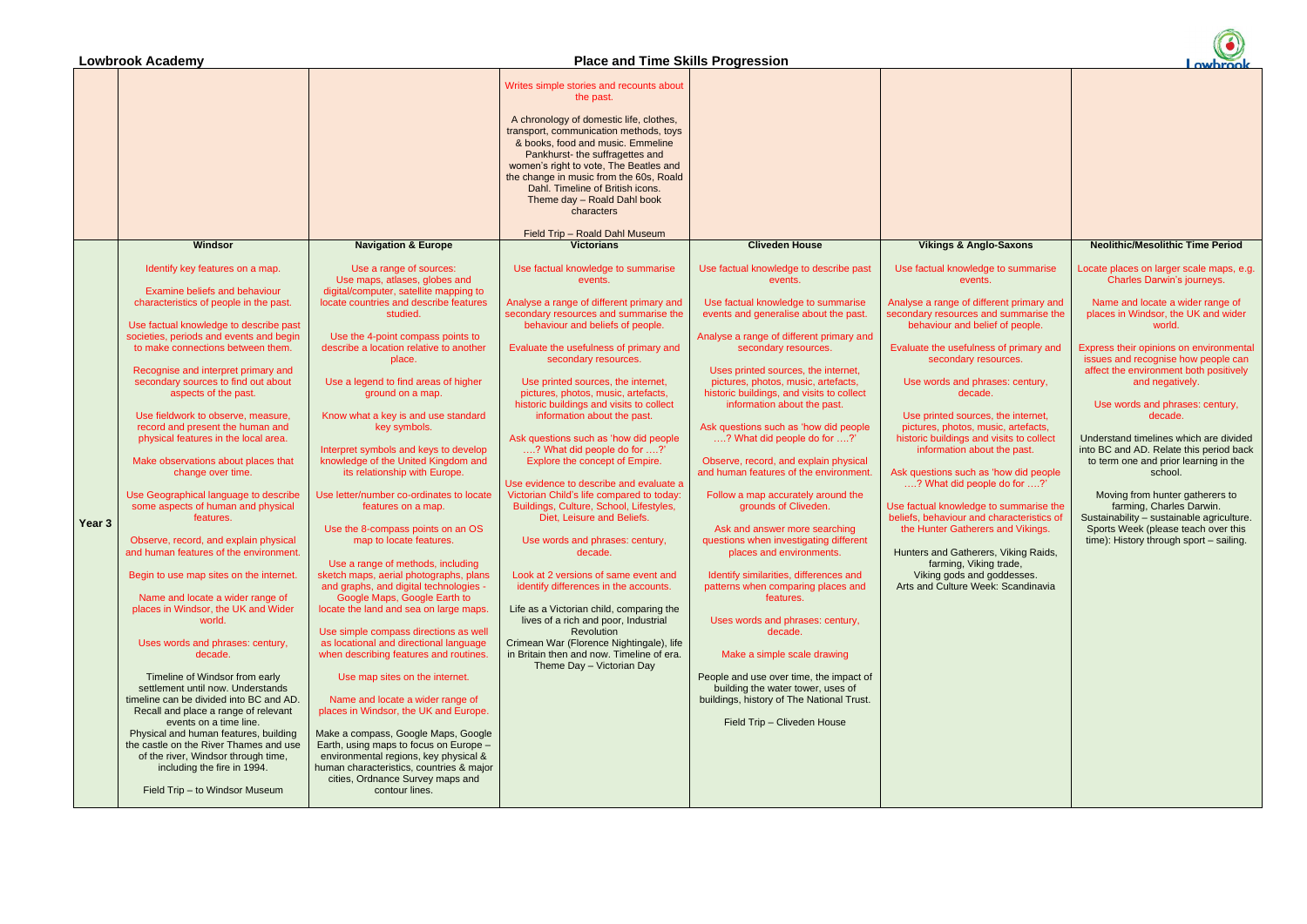## **Lowbrook Academy Place and Time Skills Progression**

|        | <b>Maidenhead</b>                                                                                                                                                                                                                                                                                                                                                                                                                                                                                                                                                                                                                                | <b>Navigation &amp; The Americas</b>                                                                                                                                                                                                                                                                                                                                                                                                                                                                                                                                                                                                                                                                                                                                                                                             | <b>Tudors</b>                                                                                                                                                                                                                                                                                                                                                                                                                                                                                                                                                                                                                                                                                                                                                                                                                                                                                                                                                                                                                                                                                                                                                                                              |                                                                                                                                                                                                                                                                                                                                                                                                                                                                                                                                                                                                                                                                                                                                                                                                                                                                                                                                                                                                                                                                                                                                                  | <b>Ancient Egy</b>                                                                                                                                                                                                                                                                                                                                                                                                                                                                                                                                                                                                                                                                                                                                                                                                                                                                                              |
|--------|--------------------------------------------------------------------------------------------------------------------------------------------------------------------------------------------------------------------------------------------------------------------------------------------------------------------------------------------------------------------------------------------------------------------------------------------------------------------------------------------------------------------------------------------------------------------------------------------------------------------------------------------------|----------------------------------------------------------------------------------------------------------------------------------------------------------------------------------------------------------------------------------------------------------------------------------------------------------------------------------------------------------------------------------------------------------------------------------------------------------------------------------------------------------------------------------------------------------------------------------------------------------------------------------------------------------------------------------------------------------------------------------------------------------------------------------------------------------------------------------|------------------------------------------------------------------------------------------------------------------------------------------------------------------------------------------------------------------------------------------------------------------------------------------------------------------------------------------------------------------------------------------------------------------------------------------------------------------------------------------------------------------------------------------------------------------------------------------------------------------------------------------------------------------------------------------------------------------------------------------------------------------------------------------------------------------------------------------------------------------------------------------------------------------------------------------------------------------------------------------------------------------------------------------------------------------------------------------------------------------------------------------------------------------------------------------------------------|--------------------------------------------------------------------------------------------------------------------------------------------------------------------------------------------------------------------------------------------------------------------------------------------------------------------------------------------------------------------------------------------------------------------------------------------------------------------------------------------------------------------------------------------------------------------------------------------------------------------------------------------------------------------------------------------------------------------------------------------------------------------------------------------------------------------------------------------------------------------------------------------------------------------------------------------------------------------------------------------------------------------------------------------------------------------------------------------------------------------------------------------------|-----------------------------------------------------------------------------------------------------------------------------------------------------------------------------------------------------------------------------------------------------------------------------------------------------------------------------------------------------------------------------------------------------------------------------------------------------------------------------------------------------------------------------------------------------------------------------------------------------------------------------------------------------------------------------------------------------------------------------------------------------------------------------------------------------------------------------------------------------------------------------------------------------------------|
|        | Use factual knowledge to describe past<br>societies, periods and events and begin<br>to make connections between them.<br>Summarise the beliefs, behaviours, and<br>characteristics of people, recognising<br>difference in views and feelings.<br>Name and locate a wide range of places<br>in the locality and UK and wider world.<br>Observe, record, and name the human<br>features of Brunel Bridge during the field<br>trip.<br>Make a short map to or around the                                                                                                                                                                          | Research, find and organise facts about<br>a country into an information leaflet,<br>including headings, sub-headings,<br>planning layout to include graphics,<br>prioritising facts on information value.<br>Use the skill of independent self-directed<br>research on iPad, atlases, and<br>encyclopaedias.<br>Presentation skills - based on research,<br>delivering a persuasive presentation on:<br>"How the Panama Canal changed<br>trade/Aztec life compared to<br>ours/Geographical features of the<br>Galapagos Islands."                                                                                                                                                                                                                                                                                               | Understand the difference between<br>primary and secondary sources of<br>evidence:<br>Uses documents, printed sources, the<br>internet, databases, pictures, photos,<br>music, artefacts, historic buildings, and<br>visits to collect information about the<br>past.<br>Use factual knowledge to summarise<br>events.<br>Analyse a range of different primary and<br>secondary sources and summarise the<br>behaviour and belief of people.                                                                                                                                                                                                                                                                                                                                                                                                                                                                                                                                                                                                                                                                                                                                                               | <b>Hampton Court Palace</b><br>Use factual knowledge to describe past<br>events.<br>Use factual knowledge to summarise<br>events and generalise about the past.<br>Understand the difference between<br>primary and secondary sources of<br>evidence.<br>Use documents, printed sources, the<br>internet, databases, pictures, photos,<br>music, artefacts, historic buildings, and<br>visits to collect information about the<br>past.                                                                                                                                                                                                                                                                                                                                                                                                                                                                                                                                                                                                                                                                                                          | Name and locate a wide<br>in the locality and UK ar<br>Use geographical langu<br>and explain key aspects<br>physical features as we<br>interactions between po<br>and environm<br>Demonstrate understand<br>why some features or pla<br>or different and how a<br>change.<br>Show knowledge and un<br>describing features of pa                                                                                                                                                                                                                                                                                                                                                                                                                                                                                                                                                                                 |
| Year 4 | <b>Brunel Bridge.</b><br>Make a simple map to scale.<br>Identify features on aerial photographs.<br><b>Use Junior Atlases.</b><br>Show knowledge and understanding by<br>describing features of past societies and<br>periods.<br>Describe how some of the past<br>events/people affect life today.<br>Use dates and terms correctly.<br>Discuss most appropriate way to present<br>information, realising that it is for an<br>audience.<br>Location of significant places and their<br>uses/purpose, change of our local area<br>over time.<br>River Thames and Brunel Bridge linked<br>to Industrial Revolution<br>Field Trip - Brunel Bridge | Know why a key is needed.<br>Recognise basic symbols on an OS<br>map.<br>Use Junior Atlases.<br>Use map sites on the internet.<br>Use 8-point compass points and<br>recognise some ordnance survey<br>symbols on maps.<br>Use 4-compass points to follow/give<br>instructions.<br>Divide recent history into present, using<br>21 <sup>st</sup> century, and the past using 19 <sup>th</sup> and<br>20 <sup>th</sup> centuries.<br>Use dates and terms correctly.<br>Discuss most appropriate way to present<br>information, realising that it is for an<br>audience.<br>Using maps to focus on North and South<br>America including important<br>geographical features (The Panama<br>Canal and the Galapagos Islands, 50<br>US states, mountains/rainforests and<br>rivers) link to Aztecs (history), 4 to 6 grid<br>reference | Evaluate the usefulness of primary and<br>secondary resources.<br>Generalise about aspects of life in the<br>past, hypothesise and elaborate on key<br>events in this period - conflicts during<br>the Tudor period.<br>Show knowledge and understanding by<br>describing features of past societies and<br>periods.<br>Identify some ideas, beliefs, attitudes<br>and experiences of men, women, and<br>children from the past.<br>Give reasons why changes in houses,<br>culture, leisure, clothes, buildings and<br>their uses, things of importance to<br>people, ways of life, beliefs and attitudes<br>may have occurred during a time period.<br>Gives reasons why there may be<br>different accounts of history.<br>Map the current area of study on a<br>timeline in relation to other studies.<br>Ask questions such as 'what was it like<br>for a  during $\dots$ ?<br>Use subject specific words such as<br>monarch, settlement, invader.<br>Use dates and terms correctly.<br>Timeline of Kings and Queens<br>throughout the time period, War of the<br>Roses, Richard III, Henry VIII and his<br>wives, land use and settlement during<br>Tudor period.<br>Field Trip - Hampton Court Palace | Generalise about aspects of life in the<br>past, hypothesise and elaborate on key<br>events in this period.<br>Name and locate a wide range of places<br>in the locality and UK and wider world.<br>Show knowledge and understanding by<br>describing features of past societies and<br>periods.<br>Identify some ideas, beliefs, attitudes<br>and experiences of men, women, and<br>children from the past.<br>Give reasons why changes in houses,<br>culture, leisure, clothes, buildings and<br>their uses, things of importance to<br>people, ways of life, beliefs and attitudes<br>may have occurred during a time period.<br>Ask questions such as 'what was it like<br>for a  during $\dots$ ?<br>Use subject specific words such as<br>monarch, settlement, Empire, invader.<br>Use dates and terms correctly.<br>Timeline of Kings and Queens<br>throughout the time period -extend and<br>relate to term 3's timeline.<br>Cardinal Wolsey, Sir Christopher Wren,<br>tourism since Queen Victoria, The Tale<br>of Two Palaces - Tudor Palace<br>developed by Cardinal Wolsey<br>- Baroque Palace built by William III and<br>Mary II). | periods.<br>Ask and respond to mo<br>geographical questions<br>and how did they build<br>Identify some ideas, be<br>and experiences of mer<br>children from the past. E<br>and relate to the bui<br>pyramids. Was Cleopat<br>woman leader? Comp<br>periods.<br>Understand the differe<br>primary and secondar<br>evidence.<br>Use documents, printed<br>internet, databases, pic<br>music, artefacts, historic<br>visits to collect informa<br>past.<br>Give reasons why chan<br>culture, leisure, clothes,<br>their uses, things of in<br>people, ways of life, belie<br>may have occurred durin<br>Give reasons why there r<br>accounts of his<br>Locate large places on<br>globe. E.g. find the UK, E<br>Hemisphere<br>Use junior atla<br>Use words and phras<br>decade, BC, AD, after, I<br>Ask questions such as 't<br>for a  during<br>Use subject specific w<br>monarch, settlemer<br>Use dates and term |
|        |                                                                                                                                                                                                                                                                                                                                                                                                                                                                                                                                                                                                                                                  |                                                                                                                                                                                                                                                                                                                                                                                                                                                                                                                                                                                                                                                                                                                                                                                                                                  |                                                                                                                                                                                                                                                                                                                                                                                                                                                                                                                                                                                                                                                                                                                                                                                                                                                                                                                                                                                                                                                                                                                                                                                                            |                                                                                                                                                                                                                                                                                                                                                                                                                                                                                                                                                                                                                                                                                                                                                                                                                                                                                                                                                                                                                                                                                                                                                  | Timeline of pharaohs, s                                                                                                                                                                                                                                                                                                                                                                                                                                                                                                                                                                                                                                                                                                                                                                                                                                                                                         |

## **A**

range of places ind wider world.

uage to identify s of human and ell as links and beople, places, .<br>ents.

ding of how and laces are similar and why they

nderstanding by ast societies and

**hore searching** including Why I the pyramids?

eliefs, attitudes n, women, and Explore slavery ilding of the tra the first real pare to other

ence between ary sources of

ed sources, the ctures, photos, c buildings, and ation about the

nges in houses, s, buildings and mportance to efs and attitudes ng a time period.

may be different istory.

a large map or Egypt, Southern etc.

ases.

ses: century, before, during.

'what was it like for a  $\ldots$  .  $2^r$ 

vords such as nt, invader.

ns correctly.

significance of

### owbrook **Bronze and Iron Age Time Period/ Sustainability** –

Sustainability – Pollution of global water systems through textile industry.

Describe how features and places change and the links between people and the environment.

Express opinions on environmental issues and recognise that other people may think differently.

Identify and describe similarities, differences and patterns when investigating different places, environments, and people.

Show knowledge and understanding by describing features of past societies and periods.

Give reasons why changes in houses, culture, leisure, clothes, buildings and their uses, things of importance to people, ways of life, beliefs and attitudes may have occurred during a time period.

Describe how some of the past events/people affect life today.

Give reasons why there may be different accounts of history.

Use words and phrases: century, decade, BC, AD, after, before, during.

Understand the difference between primary and secondary sources of evidence.

Use documents, printed sources, the internet, databases, pictures, photos, music, artefacts, historic buildings, and visits to collect information about the past.

Use dates and terms correctly.

Ask questions such as 'what was it like for a …… during ……?'

Discuss most appropriate way to present information, realising that it is for an audience.

Invention of the wheel, advancements in agriculture, Potter's wheel & textile production. Iron ploughs, rotary quern, land ownership & grain production, population density distinguishing between areas where people are dispersed (rural) & crowded (towns & cities), the terms urban, suburban and rural.

Sports Week (please teach over this time): History through sport – football.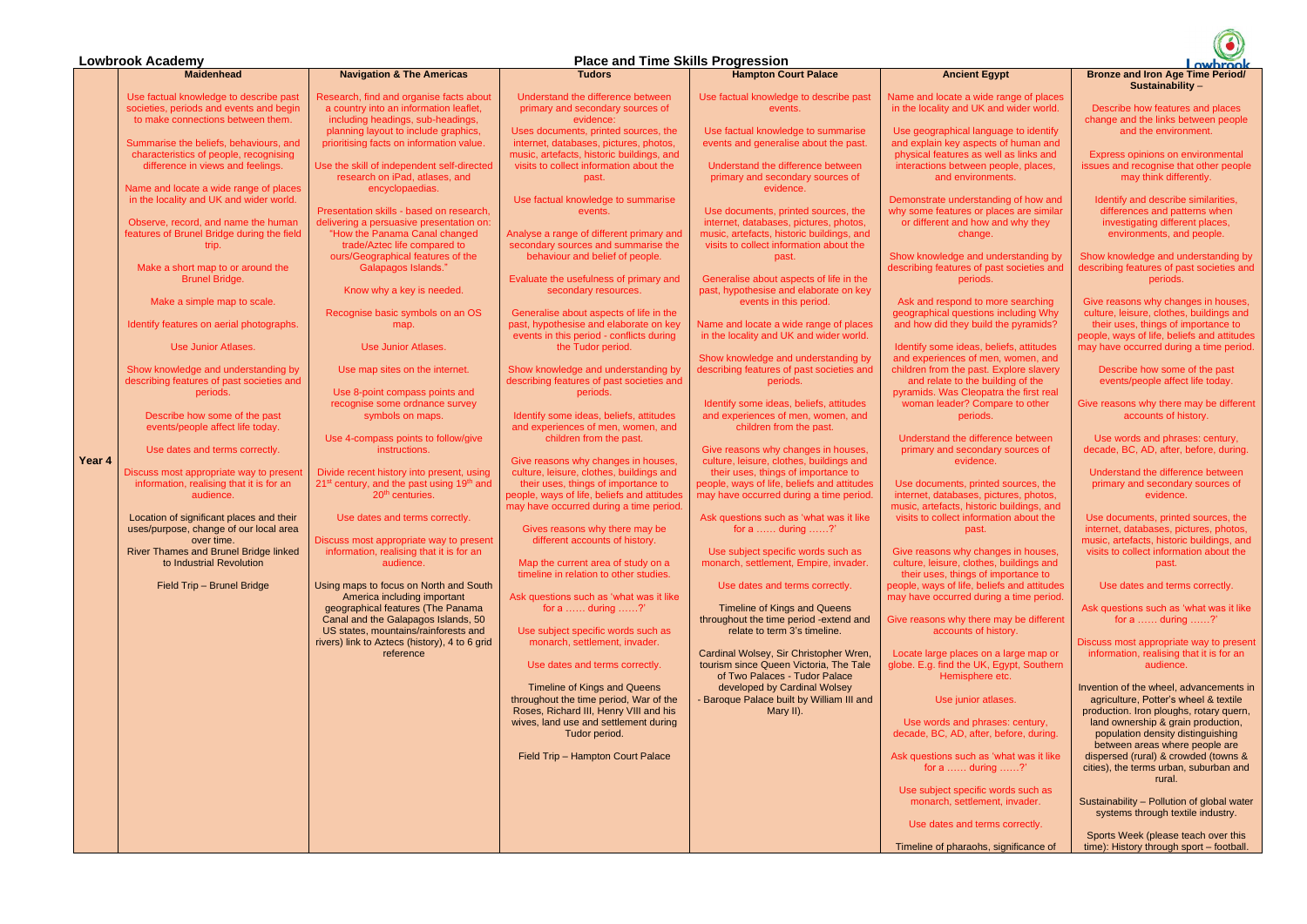# **Lowbrook Academy Place and Time Skills Progression**



|        |                                                                                                                         |                                                                                                                       |                                                                                                            |                                                                                                   | prididurio driu tric otructureo bulli,<br>to Egyptian landmarks - pyramids<br><b>River Nile.</b> |
|--------|-------------------------------------------------------------------------------------------------------------------------|-----------------------------------------------------------------------------------------------------------------------|------------------------------------------------------------------------------------------------------------|---------------------------------------------------------------------------------------------------|--------------------------------------------------------------------------------------------------|
|        |                                                                                                                         |                                                                                                                       |                                                                                                            |                                                                                                   | Theme Day - Egyptian                                                                             |
|        | <b>The River Thames</b>                                                                                                 | <b>Navigation &amp; Famous Explorers</b>                                                                              | WW1                                                                                                        | Roman Empire, The Colosseum &                                                                     | <b>Arts and Culture Week: Egypt</b><br><b>India/Nepal</b>                                        |
|        |                                                                                                                         |                                                                                                                       |                                                                                                            | <b>Julius Caesar</b>                                                                              |                                                                                                  |
|        | Use geographical language to identify<br>and explain the physical features of the<br>River Thames and the links between | Name and locate an increasing range of<br>places in the world including topically<br>significant features and events. | Use factual knowledge to summarise<br>events.                                                              | Use factual knowledge to summarise                                                                | Name and locate the key features<br>historical events in India.                                  |
|        | people and the environment.                                                                                             |                                                                                                                       | Analyse a range of different primary and                                                                   | events.                                                                                           | Demonstrate understanding of why                                                                 |
|        | Observe, measure and record features                                                                                    | Locate and name key lines of latitude<br>and longitude on a map and recognise                                         | secondary resources and summarise the<br>behaviour and beliefs of people.                                  | Analyse a range of different primary and<br>secondary resources and summarise the                 | how some features or places are s<br>or different and why and how th<br>change? E.g. Partition   |
|        | using a range of methods e.g. sketch<br>maps, plans, graphs and digital                                                 | OS symbols.                                                                                                           | Evaluate the usefulness of Primary and                                                                     | behaviour and belief of people.                                                                   |                                                                                                  |
|        | technologies (measuring and<br>interpreting water levels at the museum                                                  | Use the eight points of a compass to<br>build knowledge of the UK and the wider                                       | <b>Secondary resources</b>                                                                                 | Evaluate the usefulness of Primary and<br>Secondary resources                                     | Ask and respond to questions that<br>more causal e.g. Why is it happeni                          |
|        | and presenting data to the group).                                                                                      | world on a map.                                                                                                       | Generalise about aspects of the past<br>and suggest omissions and means of                                 | Generalise about aspects of the past                                                              | that place? Could it happen her<br>Explore this through Ghandi and                               |
|        | Use documents, printed sources, the<br>internet, databases, pictures, photos,                                           | Use eight points of a compass to locate<br>points around the school                                                   | finding out missing information. E.g. Are<br>the historic sources all English?                             | and suggest omissions and means of<br>finding out missing information. E.g.                       | notion of Passive Resistance.                                                                    |
|        | music, artefacts, historic buildings, and                                                                               |                                                                                                                       |                                                                                                            | Who wrote the history of the Roman                                                                | Select a map for a specific purpo                                                                |
|        | visits to collect information about the<br>past.                                                                        | Use four and six figure grid references to<br>build knowledge of the UK and wider                                     | Use evidence to hypothesize about the<br>reasons for historical events that caused                         | Empire?                                                                                           | e.g. find the India/Pakistan border<br>use OS maps to find specific place                        |
|        |                                                                                                                         | world                                                                                                                 | WW1 situations and the actions of                                                                          | Use evidence to hypothesize about the                                                             | the Taj Mahal.                                                                                   |
|        | Source of the River Thames, erosion<br>and deposition, geographical features                                            | Use atlases to locate places using                                                                                    | individuals.                                                                                               | reasons for historical events that led to<br>Romanisation and why was this not                    | Draw labelled diagrams and write a                                                               |
|        | along the river, features of river basins -                                                                             | latitude and longitude references (up to                                                                              | Give some causes and consequences of                                                                       | wholly successful in Britannia.                                                                   | them to tell others about people, ev                                                             |
|        | springs, mountain streams, channels,                                                                                    | 4 figure coordinates).                                                                                                | the main events, situations and changes                                                                    |                                                                                                   | and objects from the past- Map M                                                                 |
|        | lakes, estuaries, coastline, comparison<br>of Thames to other major UK and world                                        | To use maps, atlases, globes, and                                                                                     | in the periods studied.                                                                                    | Identify changes within and across<br>historical periods.                                         | Everest in relation to Chang 'Go<br>England and New Zealand.                                     |
|        | rivers                                                                                                                  | digital/computer mapping to locate                                                                                    | Look at different versions of the same                                                                     |                                                                                                   |                                                                                                  |
|        | Field Trip - River and Rowing Museum                                                                                    | countries and describe features studied.                                                                              | event and identify differences in the<br>accounts.                                                         | Look at different versions of the same<br>event and identify differences in the                   | Begin to use atlases to find out al<br>features and places - e.g. does In                        |
| Year 5 |                                                                                                                         | Develop an understanding of the                                                                                       | Gives clear reasons why there may be                                                                       | accounts.                                                                                         | have the largest population for its a                                                            |
|        |                                                                                                                         | concept of different time zones through<br>interpretation of time zone maps.                                          | different accounts of history.                                                                             | Give clear reasons why there may be                                                               | What is the wettest part of the wo                                                               |
|        |                                                                                                                         |                                                                                                                       | Know that people (now and in past) can                                                                     | different accounts of history.                                                                    | Effectively use index and conter                                                                 |
|        |                                                                                                                         | Use documents, printed sources, the                                                                                   | represent events or ideas in ways that                                                                     |                                                                                                   | pages within atlases.                                                                            |
|        |                                                                                                                         | internet, databases, pictures, photos,<br>music, artefacts, historic buildings, and                                   | persuade others.                                                                                           | Know that people (now and in past) can<br>represent events or ideas in ways that                  | Identify some social, cultural, relig                                                            |
|        |                                                                                                                         | visits to collect information about the<br>past.                                                                      | Compare maps with aerial photographs -<br>analyse their use now and in WW1.                                | persuade others                                                                                   | and ethnic diversities of societie<br>studied in Britain and wider wor                           |
|        |                                                                                                                         | Give some causes and consequences of                                                                                  | Use documents, printed sources, the                                                                        | Begin to draw a variety of Thematic<br>maps based on own data.                                    | Use documents, printed sources,                                                                  |
|        |                                                                                                                         | the main events, situations and changes                                                                               | internet, databases, pictures, photos,                                                                     |                                                                                                   | internet, databases, pictures, pho                                                               |
|        |                                                                                                                         | in the periods studied.                                                                                               | music, artefacts, historic buildings, and                                                                  | Use documents, printed sources, the                                                               | music, artefacts, historic buildings                                                             |
|        |                                                                                                                         | Explorers - Ernest Shackleton and                                                                                     | visits to collect information about the<br>past.                                                           | internet, databases, pictures, photos,<br>music, artefacts, historic buildings, and               | visits to collect information about<br>past.                                                     |
|        |                                                                                                                         | Captain Scott, Arctic and Antarctic Circle                                                                            |                                                                                                            | visits to collect information about the                                                           |                                                                                                  |
|        |                                                                                                                         | (human and physical features, imaginary<br>lines and boundaries), transportation                                      | Map the current area of study on a<br>timeline in relation to other studies.                               | past.                                                                                             | Geographical and historical aspe<br>culture and customs of Indians                               |
|        |                                                                                                                         | aids in GPS, Strava, etc.                                                                                             |                                                                                                            | Ancient Roman buildings, roads,                                                                   | Himalayan Mountains - how ar                                                                     |
|        |                                                                                                                         | How do we remember? - Remembrance<br>Day assembly                                                                     | Timelines up to WW1 running alongside<br>this uses timelines to place and<br>sequence local, national, and | architecture, power of the army,<br>Hadrian's Wall, Romanisation, climate of<br>the Mediterranean | mountains formed, physical feature<br>mountain including the peak.<br>Arts and culture: India    |
|        |                                                                                                                         |                                                                                                                       | international events.                                                                                      | Theme Day - Romans                                                                                |                                                                                                  |
|        |                                                                                                                         |                                                                                                                       | Causes of the War, the Western Front,<br>the Home Front, the end of the War                                |                                                                                                   |                                                                                                  |
|        |                                                                                                                         |                                                                                                                       | Field Trip - Imperial War Museum                                                                           |                                                                                                   |                                                                                                  |

Identify and elaborate on some social, cultural, religious, and ethnic diversities of societies studied in Britain and wider world.



nding of why and blaces are similar and how they Partition

estions that are is it happening in happen here? Ghandi and the Resistance.

ecific purpose istan border and becific places e.g. thal.

s and write about the people, events, bast- Map Mount .<br>Chang 'Gou,  $w$  Zealand.

to find out about e.g. does India ation for its size? art of the world?

and contents atlases.

ultural, religious es of societies d wider world.

ed sources, the ictures, photos, ric buildings and nation about the

storical aspects, ns of Indians,  $ins - how are$ sical features of a ng the peak. re: India



## **Early Islamic Civilisation Time Period**

Express and explain their opinions on environmental issues and recognise that other people may think differently.

Describe events using words and phrases such as: century, decade, BC, AD, after, before, during, Mesopotanium, Romans, Victorians, Victorians, era, period. Place the work of Rufaida Al-Aslamia in historical context 622AD (Compare to Florence Nightingale and the Crimean war 1853).

Identify changes within and across historical periods.

Examine and make comparisons between Florence Nightingale and Rufaida Al-Aslamia

Use documents, printed sources, the internet, databases, pictures, photos, music, artefacts, historic buildings, and visits to collect information about the past.

Did the same happen to the hanging gardens of Babylon?

Baghdad AD 900, Mesopotamia, the building of Baghdad, dark age or golden age, the House of Wisdom, The Mongol attack in 1258

Sustainability – habitats destroyed by housing developments.

Sports Week (please teach over this time): History through sport – Boxing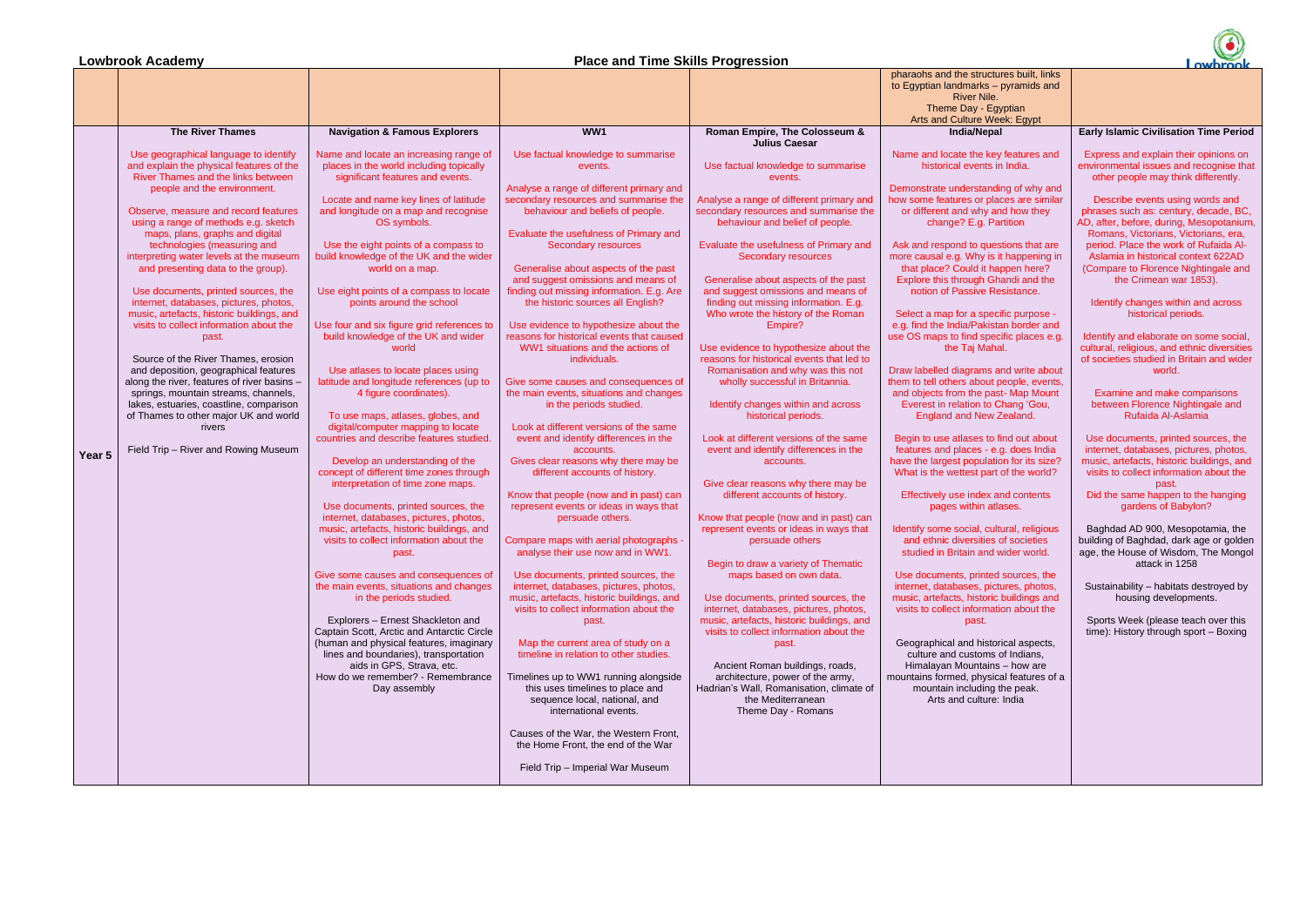|                   | The River Thames during the<br><b>Industrial Revolution</b>                                                                                                                                                                                                                                                                                                                                                                                                                                                                                                                                                                                                                                                                                                                                                                                                                                                                                                                                                                                                                                                                                                                                                                                                                                                                                                                                                                                                                                                                                                                                                                                                                                                                                                                                                                                                                                                                                                                                                                                                            | <b>Navigation &amp; Time Zones</b>                                                                                                                                                                                                                                                                                                                                                                                                                                                                                                                                                                                                                                                                                                                                                                                                                                                                                                                                                                                                                                                                                                    | <b>WW2 and Aftermath</b>                                                                                                                                                                                                                                                                                                                                                                                                                                                                                                                                                                                                                                                                                                                                                                                                                                                                                                                                                                                                                                                                                                                                                                                                                                                                                                                                                                                                                                                                                                                                                                                                                                                                                                                                                                                                                                                                                                                                                                                | <b>Houses of Parliament &amp; Famous</b><br><b>Prime Ministers</b>                                                                                                                                                                                                                                                                                                                                                                                                                                                                                                                                                                                                                                                                                                                                                                                                                                                                                                                                                                                                                                                                                                                                                                                                                                                                                                                                                                                                                                                                                                                                                                                                                                                                                                                                                                                                                                                          | <b>Ancient Gre</b>                                                                                                                                                                                                                                                                                                                                                                                                                                                                                                                                                                                                                                                                                                                                                                                                                                                                                                                                                                                                                                                                                   |
|-------------------|------------------------------------------------------------------------------------------------------------------------------------------------------------------------------------------------------------------------------------------------------------------------------------------------------------------------------------------------------------------------------------------------------------------------------------------------------------------------------------------------------------------------------------------------------------------------------------------------------------------------------------------------------------------------------------------------------------------------------------------------------------------------------------------------------------------------------------------------------------------------------------------------------------------------------------------------------------------------------------------------------------------------------------------------------------------------------------------------------------------------------------------------------------------------------------------------------------------------------------------------------------------------------------------------------------------------------------------------------------------------------------------------------------------------------------------------------------------------------------------------------------------------------------------------------------------------------------------------------------------------------------------------------------------------------------------------------------------------------------------------------------------------------------------------------------------------------------------------------------------------------------------------------------------------------------------------------------------------------------------------------------------------------------------------------------------------|---------------------------------------------------------------------------------------------------------------------------------------------------------------------------------------------------------------------------------------------------------------------------------------------------------------------------------------------------------------------------------------------------------------------------------------------------------------------------------------------------------------------------------------------------------------------------------------------------------------------------------------------------------------------------------------------------------------------------------------------------------------------------------------------------------------------------------------------------------------------------------------------------------------------------------------------------------------------------------------------------------------------------------------------------------------------------------------------------------------------------------------|---------------------------------------------------------------------------------------------------------------------------------------------------------------------------------------------------------------------------------------------------------------------------------------------------------------------------------------------------------------------------------------------------------------------------------------------------------------------------------------------------------------------------------------------------------------------------------------------------------------------------------------------------------------------------------------------------------------------------------------------------------------------------------------------------------------------------------------------------------------------------------------------------------------------------------------------------------------------------------------------------------------------------------------------------------------------------------------------------------------------------------------------------------------------------------------------------------------------------------------------------------------------------------------------------------------------------------------------------------------------------------------------------------------------------------------------------------------------------------------------------------------------------------------------------------------------------------------------------------------------------------------------------------------------------------------------------------------------------------------------------------------------------------------------------------------------------------------------------------------------------------------------------------------------------------------------------------------------------------------------------------|-----------------------------------------------------------------------------------------------------------------------------------------------------------------------------------------------------------------------------------------------------------------------------------------------------------------------------------------------------------------------------------------------------------------------------------------------------------------------------------------------------------------------------------------------------------------------------------------------------------------------------------------------------------------------------------------------------------------------------------------------------------------------------------------------------------------------------------------------------------------------------------------------------------------------------------------------------------------------------------------------------------------------------------------------------------------------------------------------------------------------------------------------------------------------------------------------------------------------------------------------------------------------------------------------------------------------------------------------------------------------------------------------------------------------------------------------------------------------------------------------------------------------------------------------------------------------------------------------------------------------------------------------------------------------------------------------------------------------------------------------------------------------------------------------------------------------------------------------------------------------------------------------------------------------------|------------------------------------------------------------------------------------------------------------------------------------------------------------------------------------------------------------------------------------------------------------------------------------------------------------------------------------------------------------------------------------------------------------------------------------------------------------------------------------------------------------------------------------------------------------------------------------------------------------------------------------------------------------------------------------------------------------------------------------------------------------------------------------------------------------------------------------------------------------------------------------------------------------------------------------------------------------------------------------------------------------------------------------------------------------------------------------------------------|
| Year <sub>6</sub> | Field Trip - Sky Academy (linked with S&T<br>and LOL) - At the Sky Academy: Use a<br>range of numerical and quantitative skills<br>to analyse, interpret and present data<br>collected from fieldwork observations<br>measurements and recordings.<br>Use a range of sources to generalise<br>about aspects of the past and elaborate<br>on describing the Industrial Revolution<br>periods whilst making links between now<br>and then.<br>Hypothesize about the reasons for the<br>Industrial Revolution and summarise the<br>beliefs and behaviours of this time.<br>Recognise the difference in view and<br>feelings of those in the Industrial<br>Revolution compared to those of today.<br>Choose reliable sources of factual<br>evidence to describe houses and<br>settlements; culture and leisure<br>activities; clothes, way of life and actions<br>of people; buildings and their uses;<br>people's beliefs, religion, and attitudes;<br>things of importance to people;<br>differences between lives of rich and<br>poor.<br>Give own reasons why changes may<br>have occurred, backed up with<br>evidence.<br>Recognise patterns in human and<br>physical features and understand the<br>conditions, processes and changes that<br>influence these patterns.<br>Generalise and hypothesise about the<br>change of use on the River Thames and<br>Canal systems that were driven by the<br>Industrial Revolution.<br>Form own opinions about historical events<br>from a range of sources.<br>Trade and development of British<br>Empire in 19 <sup>th</sup> Century, import/export,<br>Introduction to canals and how they<br>work, Grand Union canal history and its<br>uses, change of use of canal systems<br>since 1700s, Suez Canal history and its<br>uses, Compare Grand Union Canal and<br>Suez Canal.<br>(Canal River Trust)<br>Human Geography along the River<br>Thames, change in population density,<br>Mountain Ranges around the world and<br>sources of rivers, tectonic plates.<br>Field Trip - Sky Academy (linked with S&T<br>and LOL) | Locate and name key lines of latitude<br>and longitude on a map using OS maps<br>Use eight points of a compass to locate<br>points outside the school.<br>Use four and six figure grid references to<br>build knowledge of the UK and wider<br>world<br>Use atlases to locate places using<br>latitude and longitude references.<br>To use maps, atlases, globes, and<br>digital/computer mapping to locate<br>countries and describe features studied.<br>Begin to use 6 figure grid refs: use<br>longitude and latitude on atlas maps.<br>Develop an understanding of the<br>concept of different time zones through<br>interpretation of time zone maps. Use an<br>atlas and a time zone map to identify the<br>time in certain cities in relation to the<br>UK.<br>Begin to draw a map using plans of<br>increasing complexity.<br>Locate significant places on word maps.<br>Ordnance Survey, Time Zones, GMT,<br>180° line (International Date Line),<br>Tropics, latitude and longitude, scale on<br>a map, straight line navigation, biomes,<br>bad elf GPS, Following OS map, plotting<br>routes<br>Remembrance Day assembly | Use factual knowledge to summarise<br>events.<br>Analyse a range of different primary and<br>secondary resources and summarise the<br>behaviour and belief of people.<br>Evaluate the usefulness of Primary and<br>Secondary resources - The ENIGMA<br>machine.<br>Understand that the past has been<br>represented in different ways.<br>Suggest accurate and plausible reasons<br>for how/why aspects of the past have<br>been represented and interpreted in<br>different ways.<br>Know and understand that some<br>evidence is propaganda, opinion, or<br>misinformation and that this affects<br>interpretations of history. How NAZI<br>Germany used Propaganda to mobilise<br>its population.<br>Generalise about aspects of the past<br>and suggest omissions and means of<br>finding out missing information. E.g. Are<br>the historic sources all English?<br>Elaborate on factual knowledge when<br>describing past periods, and events and<br>making connections between them.<br>Use evidence to hypothesize about the<br>reasons for historical events that caused<br>WW2, situations, and the actions of<br>individuals.<br>Choose reliable sources of factual<br>evidence to describe houses and<br>settlements; culture and leisure<br>activities; clothes, way of life and actions<br>of people; buildings and their uses;<br>people's beliefs, religion, and attitudes;<br>things of importance to people;<br>differences between lives of rich and<br>poor.<br>Identify how any of above may have<br>changed during a time period. Give own<br>reasons why changes may have<br>occurred, backed up with evidence.<br>Form own opinions about historical<br>events from a range of sources.<br>Timelines 1918 - current day Use<br>timelines to place events, periods and<br>cultural movements from around the<br>world. Map the current area of study on<br>a timeline in relation to other studies.<br>The outbreak of war, evacuation,<br>rationing, the role of women. Study on | Use factual knowledge to describe past<br>Prime ministers and summarise the<br>beliefs and behaviours that<br>characterised their views. Elaborate on<br>factual knowledge and use a range of<br>sources, including Citizenship and<br>Ethics debates, to consider connections<br>between them.<br>Ask and respond to questions that are<br>more causal e.g. what happened in the<br>past to cause that? How is it likely to<br>change in the future?<br>Make predictions and test hypothesis<br>about people, places, and geographical<br>issues.<br>Describe main changes in a period in<br>history using words such as: social,<br>religious, political, technological, and<br>cultural.<br>Choose reliable sources of factual<br>evidence to describe houses and<br>settlements; culture and leisure<br>activities; clothes, way of life and actions<br>of people; buildings and their uses;<br>people's beliefs, religion, and attitudes;<br>things of importance to people;<br>differences between lives of rich and<br>poor.<br>Identify how any of the above may have<br>changed during a time period.<br>Give own reasons why changes may<br>have occurred, backed up with<br>evidence.<br>Understand that the past has been<br>represented in different ways.<br>Suggest accurate and plausible reasons<br>for how/why aspects of the past have<br>been represented and interpreted in<br>different ways.<br>Know and understand that some<br>evidence is propaganda, opinion, or<br>misinformation and that this affects<br>interpretations of history<br>Form own opinions about historical<br>events from a range of sources.<br>e.g. Winston Churchill (WW2), Margaret<br>Thatcher (First woman), Tony Blair (War<br>in Iraq), Theresa May (Brexit),<br>significance of HP as a government<br>building, roles of MPs, planning and<br>delivering debates, the voting system<br>and current issues e.g. Brexit | Use factual knowledge to<br>events.<br>Use factual knowledge<br>events and generalise a<br>Analyse a range of differ<br>secondary reso<br>Choose reliable sourc<br>evidence to describe<br>settlements; culture<br>activities; clothes, way of<br>of people; buildings ar<br>people's beliefs, religion<br>things of importance<br>differences between liv<br>poor.<br>Identify how any of the a<br>changed during a til<br>Give own reasons why<br>have occurred, back<br>evidence.<br>Describe main changes<br>history using words su<br>religious, political, tech<br>cultural.<br>Elaborate when using fad<br>on Ancient Greece<br>connections to life<br>Extent of the Greek Emp<br>Alexander the Great. O<br>and its origins in Oly<br>importance of deities, e<br>and the relevance of<br>Wreaths. Democracy in<br>and impact on mod<br>Understand what curricu<br>Ancient Greece. Who w<br>education? School life<br>home education t<br>Great Thinkers, their are<br>and knowledge and their<br>today's world. Religion in<br>Arts and culture:<br>Field Trip - URE Muse<br>Archaeology, Ro |
|                   |                                                                                                                                                                                                                                                                                                                                                                                                                                                                                                                                                                                                                                                                                                                                                                                                                                                                                                                                                                                                                                                                                                                                                                                                                                                                                                                                                                                                                                                                                                                                                                                                                                                                                                                                                                                                                                                                                                                                                                                                                                                                        |                                                                                                                                                                                                                                                                                                                                                                                                                                                                                                                                                                                                                                                                                                                                                                                                                                                                                                                                                                                                                                                                                                                                       | Alan Turing                                                                                                                                                                                                                                                                                                                                                                                                                                                                                                                                                                                                                                                                                                                                                                                                                                                                                                                                                                                                                                                                                                                                                                                                                                                                                                                                                                                                                                                                                                                                                                                                                                                                                                                                                                                                                                                                                                                                                                                             |                                                                                                                                                                                                                                                                                                                                                                                                                                                                                                                                                                                                                                                                                                                                                                                                                                                                                                                                                                                                                                                                                                                                                                                                                                                                                                                                                                                                                                                                                                                                                                                                                                                                                                                                                                                                                                                                                                                             |                                                                                                                                                                                                                                                                                                                                                                                                                                                                                                                                                                                                                                                                                                                                                                                                                                                                                                                                                                                                                                                                                                      |



## reece

to describe past

ge to summarise e about the past.

erent primary and sources

arces of factual be houses and re and leisure of life and actions and their uses; on, and attitudes; ce to people; lives of rich and

above may have time period.

y changes may  $\frac{1}{x}$  cked up with

es in a period in such as: social, chnological, and

factual knowledge be and make life today.

mpire created by **Olympic Games Olympia. The** especially Zeus of Olive Leaf n Ancient Greece odern world. iculum was like in was eligible for ife for boys and  $n$  for girls. area of influence eir contribution to in Greek Culture e: Greece

**Exam of Greek** Reading

## **Medieval Time Period**

Use all key periods as reference points: BC, AD and refer to the period already learnt up to today.

Name and locate an extensive range of places in the world including topically significant features and events - make connections to global warming, loss of the Amazon etc.

Ask and respond to questions that are more causal e.g. what happened in the past to cause that? How is it likely to change in the future?

Make predictions and test hypothesis about people, places, and geographical issues.

Understand general world weather patterns linked to Science and Technology and apply the scientific knowledge to the Geographical discipline linked to sustainability.

Follow a short route on an OS map - River Dart to Leigh Torr Devon.

Begin to use 6 figure grid refs: use longitude and latitude on atlas maps.

Timeline- the medieval period, the Feudal system and Magna Carta. Warfare and medieval castles, Knights, Windsor castle, The War of the Roses, The Battle of Hasting, Doomsday book, The invention of the printing press Johannes Gutenberg Timeline- the medieval period Sports Week (please teach over this time): History through sport – cricket